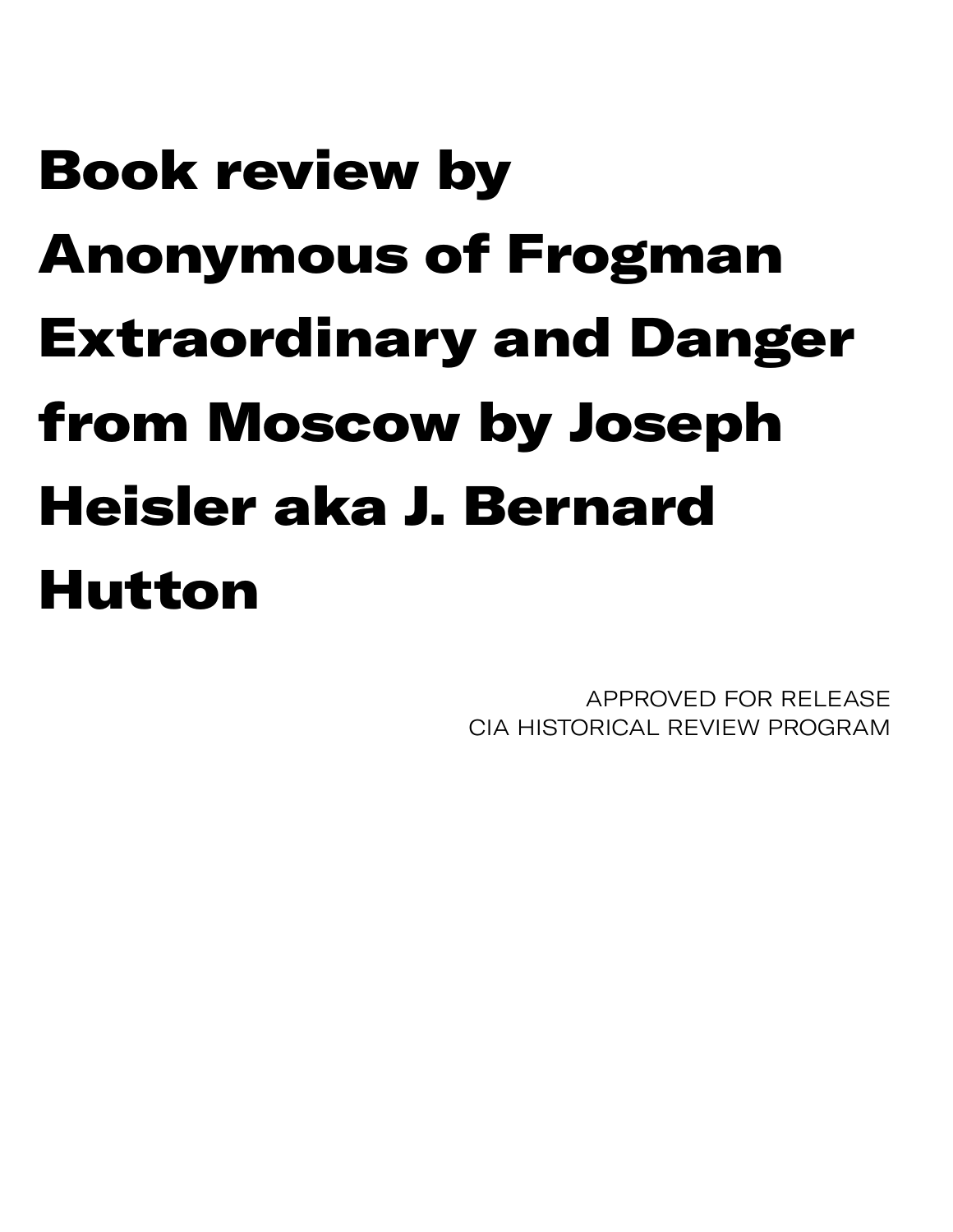FROGMAN EXTRAORDINARY and DANGER FROM MOSCOW. By J. Bernard Hutton (pseudonym for Joseph Heisler). (London: Spearman, Neville; and Toronto: Burns & MacEachern. 1960.)

These two recent accessions to the literature respectively of counterespionage and international Communism want careful marking. The pieces have a common taint that makes them suspect at a time when the East's hot war of words against the West appears to be putting more and more reliance on forgery and prevarication. "Hutton's" efforts may be merely a pecuniary speculation by an exile fabrication mill, or they may be something more sophisticated, a product of Moscow's cold warriors; a case can be made for either view. It is necessary in any event to call attention to the fraud and its perils.

 Frogman Extraordinary, dubbed by its publishers "The Counter-Espionage Book of the Year," purports to be the inside story of the fatal underwater mission carried out by Commander Lionel Crabb on 18 May 1956 against the Soviet cruiser Ordzhonikidze in Portsmouth Harbor. According to "Hutton," the Soviet\_ internal security service called its acolyte services together in Moscow early in August 1959 and passed them a dossier on the Crabb case (and several others) for use in training their operatives. The core of the book is the alleged dossier, translated from a German original of which the usual facsimiles are shown. "Hutton" attributes Western acquisition of these materials to "those men and women who, in the Soviet rear, daily risk their lives to obtain information for the Western world."

The story, like most such fabrications, contains no provable facts not made public in the news coverage during and since the Crabb affair. Whether or not the dossier was fed to "Hutton" by Soviet agents, with or without his knowledge, the Soviets clearly stand to gain from its publication. Soviet intelligence is shown as omniscient. It is alleged to have known the details of the Crabb operation before it was carried out. At one point there is a serious reference to the "brilliant brains of the Soviet security officers." It is also depicted as humane: after immobilizing, capturing, and conveying Crabb to the USSR, it "rehabilitated" the frogman instead of shooting him.

Finally, there are 31 assertions in the text that the Crabb operation was sponsored by U.S. Naval Intelligence. The sequence of the references is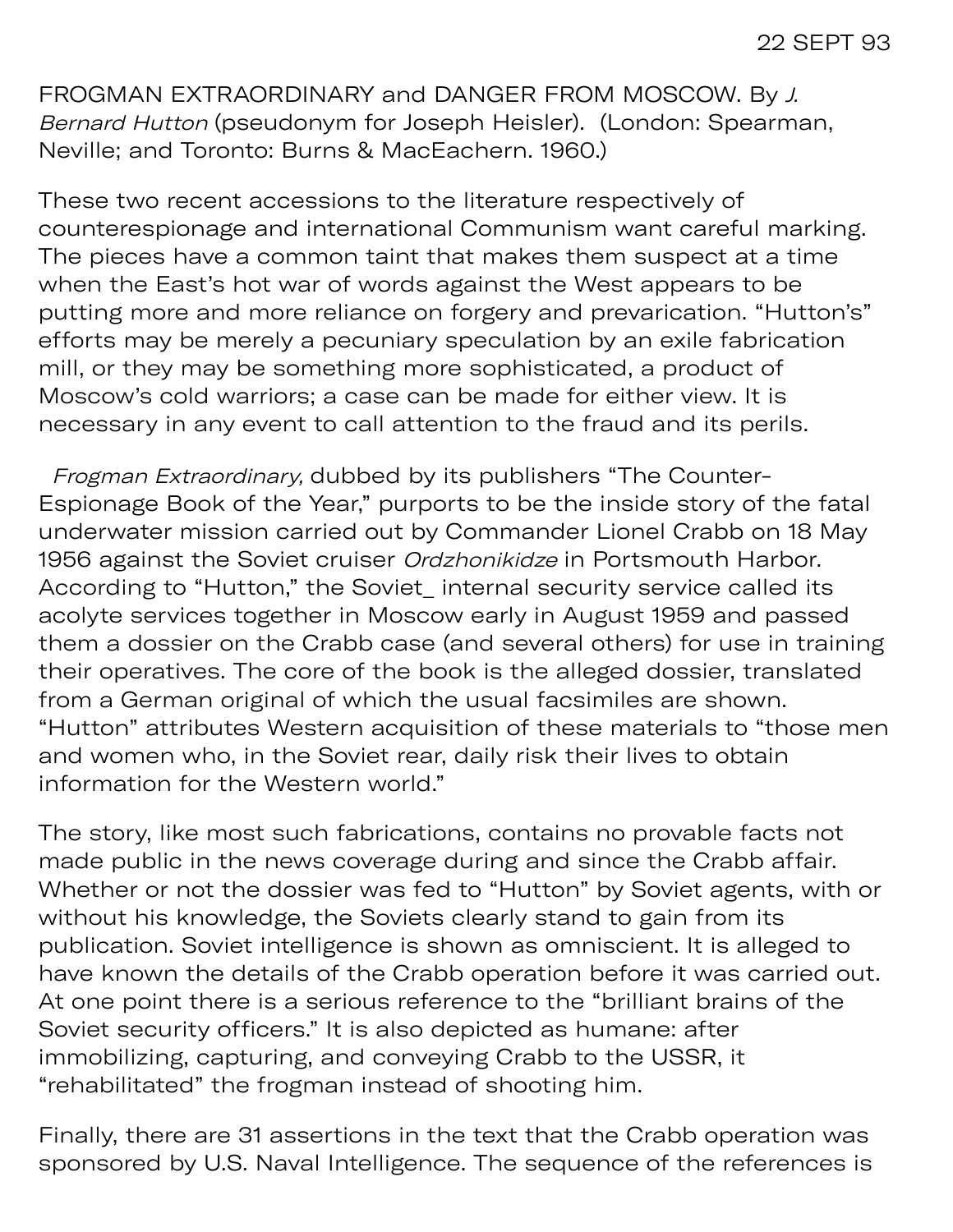an interesting example of conditioning technique. Most British and Canadian readers, by the time they finish the book, will have the Crabb affair firmly associated with U.S. intelligence. Because U.S. intelligence in the past year has become a primary Soviet propaganda target everywhere, this linking of it to the Crabb case and placing it in the sponsor's role serves the overall Soviet purpose. On the one hand, British public opinion may be nudged toward anti-Americanism; on the other, American confidence in British security and operational skill would be weakened if U.S. readers were persuaded that Soviet intelligence had the Crabb operation so thoroughly penetrated that it knew everything in advance.

Danger from Moscow is based on the device of "secret instructions," a standard fabrication come-on throughout the existence of the Cominform which still appears in intelligence frauds. It is the classic mixture of fabrication and previously published fact. Without taking into account "Hutton's" own murky Communist past—Heisler belonged to the Czech Party—the possibility persists that his writing may reflect deeper origins in some paper mill group such as those that operated most successfully in the late forties and early fifties.<sup>1</sup>

Except for a chapter on developments in the Middle East, the piece consists entirely of retold news stories superimposed on "secret Cominform instructions" by which overt developments in the U.K., the United States, West Germany, and the rest of the world are attributed to "hidden Communist activists." In a final chapter, "On the Home Front," Hutton develops the provocatory thesis that Russia is constantly on the verge of a popular revolt against the Communist regime. The Middle East treatment was quite apparently written by another pen: here, though the material is overt, it is assembled in a professional manner and is not saturated, like the remainder of the book, with self-interest. The book contains no real or reliable knowledge of the workings of the Communist conspiracy in the U.K., the United States, or West Germany which would be beyond the resources of the periodical room of a good library. $2$ 

1 See Intelligence Articles II 1, p. 95 ff.

2 A third book from the same author and publishers, and presumably of the same ilk, is being advertised, as this caveat goes to press, under the title School for Spies.